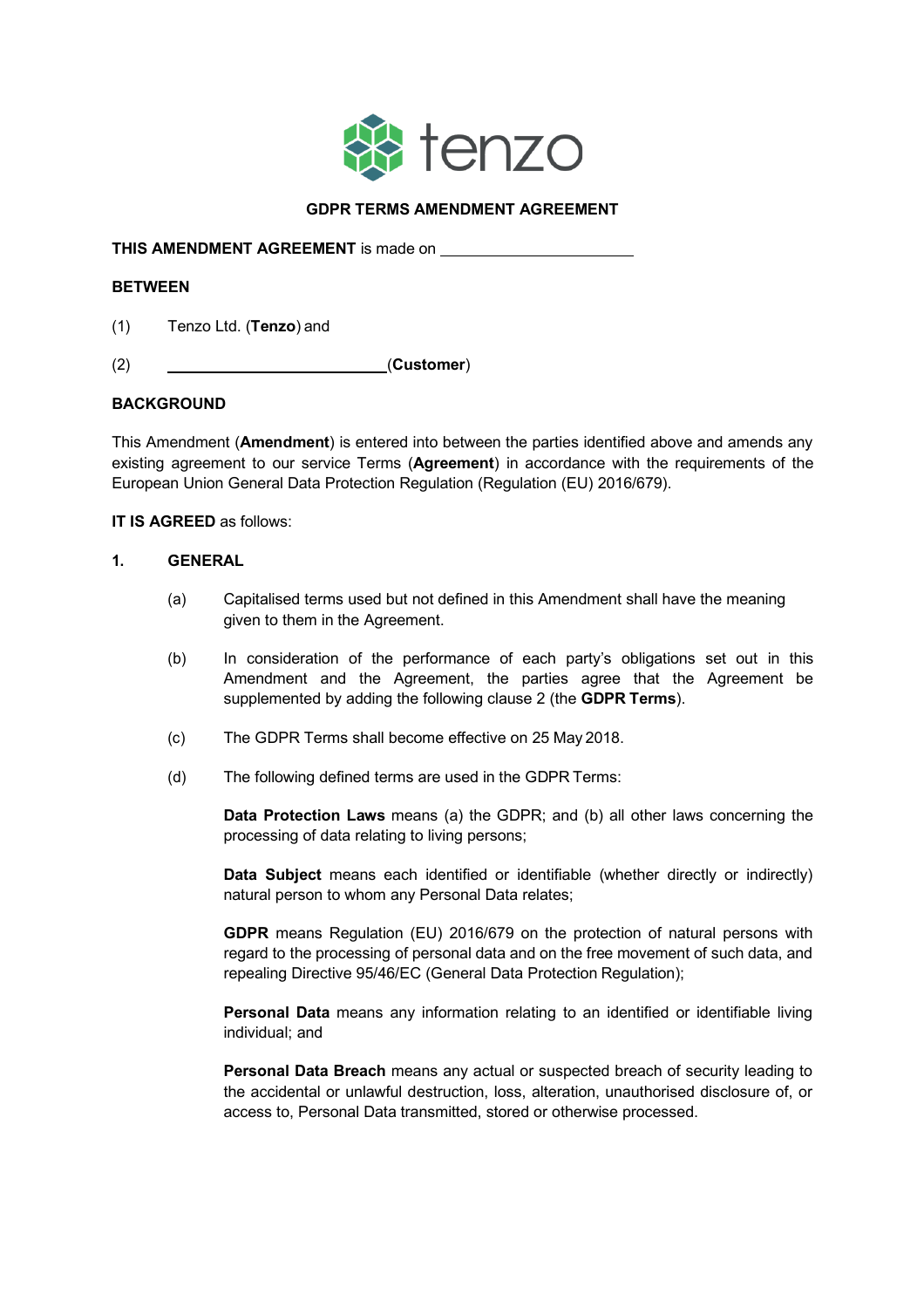## **2. GDPR TERMS**

# **2.1 General terms**

- (a) To the extent that Tenzo processes Personal Data in the course of providing the Services, each party acknowledges that, for the purpose of Data Protection Laws, Customer is the controller of the Personal Data and Tenzo is the processor.
- (b) Tenzo shall implement appropriate technical and organisational measures in such a manner that processing will meet the requirements of the GDPR and ensure the protection of the rights of the data subject.
- (c) Processing by Tenzo shall be governed by this Agreement under any law of the European Union or any member state of the European Union, which is binding on Tenzo with regard to Customer. The subject-matter and duration of the processing, the nature and purpose of the processing, the type of personal data, the categories of data subjects and the obligations and rights of Customer are set forth in this Agreement and Appendix 1 (as amended by the parties from time to time).
- (d) Tenzo shall:
	- (i) only process that Personal Data in accordance with the documented instructions of Customer (including to the extent necessary to provide the Services and to comply with its obligations under this Agreement);
	- (ii) inform Customer if, in Tenzo's opinion, any of Customer's instructions would breach Data Protection Laws; and
	- (iii) assist Customer with undertaking an assessment of the impact of processing that Personal Data, and with any consultations with a supervisory authority, if and to the extent an assessment or consultation is required to be carried out under Data Protection Laws.

## **2.2 Data Subject Rights**

Tenzo shall:

- (a) implement appropriate technical and organisational measures for the fulfilment of Customer's obligation to respond to requests by Data Subjects to exercise their rights of access, rectification or erasure, to restrict or object to processing of Personal Data, or to data portability; and
- (b) if a Data Subject makes a written request to Tenzo to exercise any of the rights referred to in clause 2.2(a), forward the request to Customer promptly and shall, upon Customer reasonable written request, provide Customer with all co-operation and assistance reasonably requested by Customer in relation to that request to enable Customer to respond to that request in compliance with applicable deadlines and information requirements.

## **2.3 Security measures**

Tenzo shall: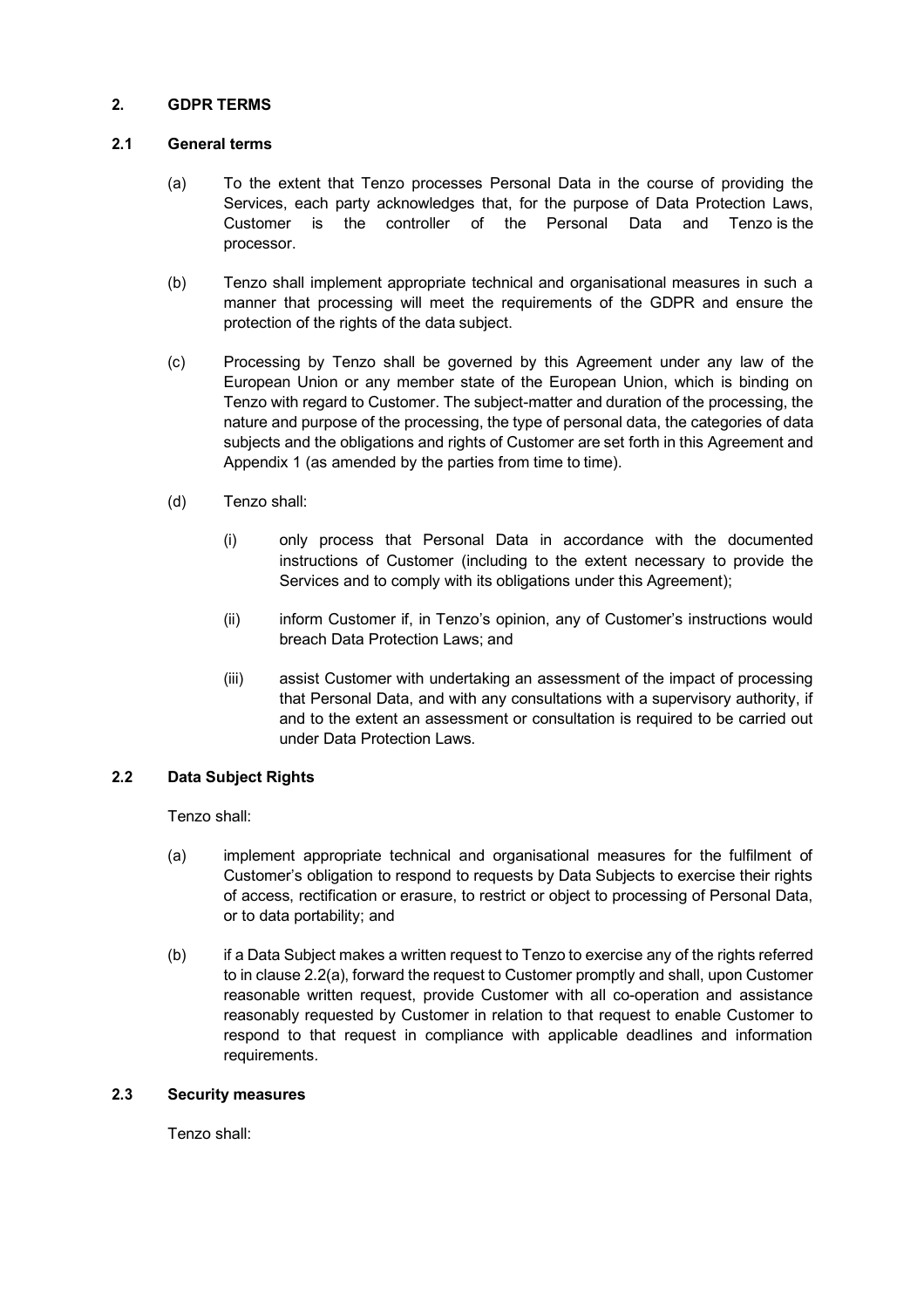- (a) taking into account the state of the art, the costs of implementation and the nature, scope, context and purpose of processing, as well as the risk of varying likelihoodand severity for the rights and freedoms of natural persons, implement and maintain appropriate technical and organisational measures to ensure a level of security appropriate to the risk, including the risk of unauthorised or unlawful processing of Personal Data, and of accidental or unlawful loss, alteration, unauthorised disclosure or destruction of, or damage to, Personal Data; and
- (b) notify Customer without undue delay after becoming aware of a Personal Data Breach, and upon Customer's reasonable written request, provide Customer with all cooperation and assistance reasonably requested by Customer to enable Customer to notify the Personal Data Breach to the relevant supervisory authority and relevant Data Subject(s) (as applicable).

# **2.4 Sharing of personal data**

(a) Customer authorises Tenzo to engage appropriate processors to carry out the processing of the Personal Data as envisaged under these GDPR Terms and Appendix 1.

## Tenzo shall:

- (b) save for those processors detailed in Appendix 1, not engage another processor without prior specific or general written authorisation of Customer and in the case of general written authorisation, inform Customer of any intended changes concerning the addition or replacement of other processors, thereby giving Customer the opportunity to object to such changes;
- (c) before disclosing Personal Data to any processor, enter into a contract with that processor under which the processor agrees to comply with obligations equivalent to those set out in these GDPR Terms; and
- (d) before disclosing Personal Data to any of its employees and representatives, and the employees and representatives of each of its processors, in each case who have access to the Personal Data, ensure that those persons:
	- (i) have undergone appropriate training in data protection and the care and handling of Personal Data;
	- (ii) are bound to hold the information in confidence to at least the same standard as required under this Agreement (whether under a written agreement or otherwise).

## **2.5 Transfers of personal data**

Tenzo shall:

- (a) not transfer Personal Data to, or process Personal Data in, any third country or territory without the prior written consent of Customer (which consent may be conditional upon Tenzo or the relevant third parties entering into an agreement containing similar terms to these GDPR Terms with Customer) unless (and for so long as):
	- (i) there has been a European Community finding of adequacy pursuant to Article 25(6) of Directive 95/46/EC or, after 24 May 2018, Article 45 of the GDPR in respect of that country or territory;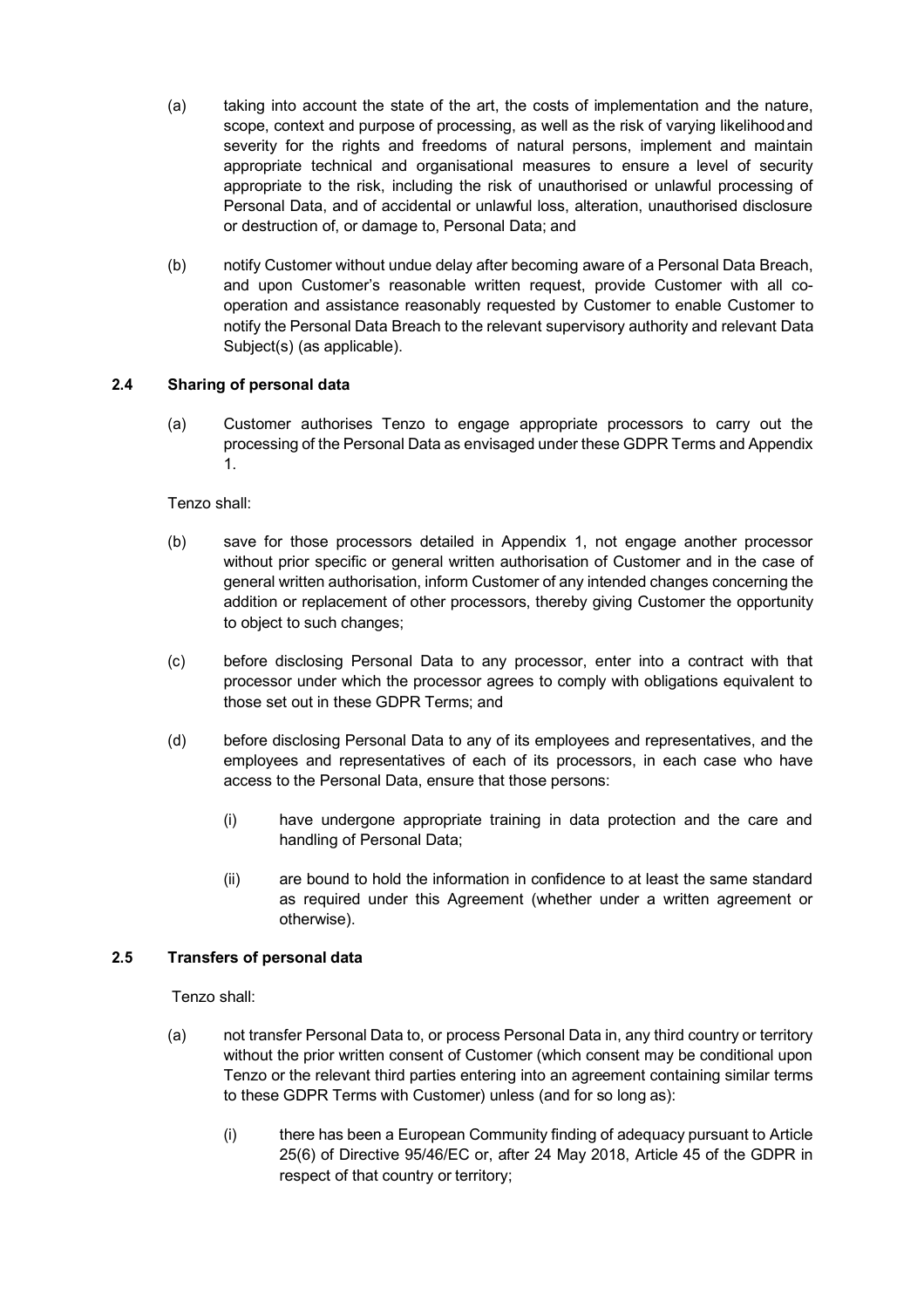- (ii) the transfer is to the United States to an importing entity that is a certified member of the EU-US Privacy Shield; or
- (iii) Customer and the relevant importing entity are party to a contract in relation to the export of Personal Data incorporating standard contractual clauses in the form adopted by the European Commission under Decision 2010/87/EU or an equivalent data transfer agreement meeting the requirements of Data Protection Laws.
- (b) Where any mechanism for cross-border transfers of Personal Data is found by a supervisory authority, court of competent jurisdiction or other governmental authority to be an invalid means of complying with the restrictions on transferring Personal Data to a third country or territory as set out in Data Protection Laws, the parties shall act in good faith to agree the implementation of an alternatives solution to enable Customer to comply with the provisions of Data Protection Laws in respect of any such transfer.

## **2.6 Compliance**

## Tenzo shall:

- (a) notify Customer if it receives any complaint, notice or communication which relates directly or indirectly to the processing of Personal Data, or to either party's compliance with Data Protection Laws, and shall fully co-operate and assist Customer in relation to any such complaint, notice, communication or non-compliance; and
- (b) upon Customer's reasonable written request, provide all information necessary to demonstrate compliance with these GDPR Terms, and allow Customer or an auditor appointed by Customer to carry out audits, including inspections of facilities, equipment, documents and electronic data, relating to the processing of Personal Data by Tenzo or any processor, to verify compliance with these GDPR Terms.

## **2.7 Termination/expiry**

Tenzo shall:

- (a) unless expressly stated otherwise in this Agreement, upon termination of this Agreement, Tenzo shall, and shall procure that each processor shall, immediately cease to use the Personal Data and shall, at Customer's option, return the Personal Data to Customer or to a processor nominated by Customer or delete the Personal Data and all copies and extracts of the Personal Data unless required to retain a copy in accordance with any law of the European Union or any member state of the European Union; and
- (b) on expiry or termination of this Agreement (however arising) these GDPR Terms shall survive and continue in full force and effect.

## **3. MISCELLANEOUS PROVISIONS**

- (a) This Amendment may be executed in any number of counterparts, all of which, taken together, shall constitute one and the same agreement, and any party (including any duly authorised representative of a party) may enter into this Amendment by executing a counterpart.
- (b) If there is any conflict or inconsistency between the GDPR Terms and the other terms of the Agreement, these GDPR Terms will govern. Except for changes made by this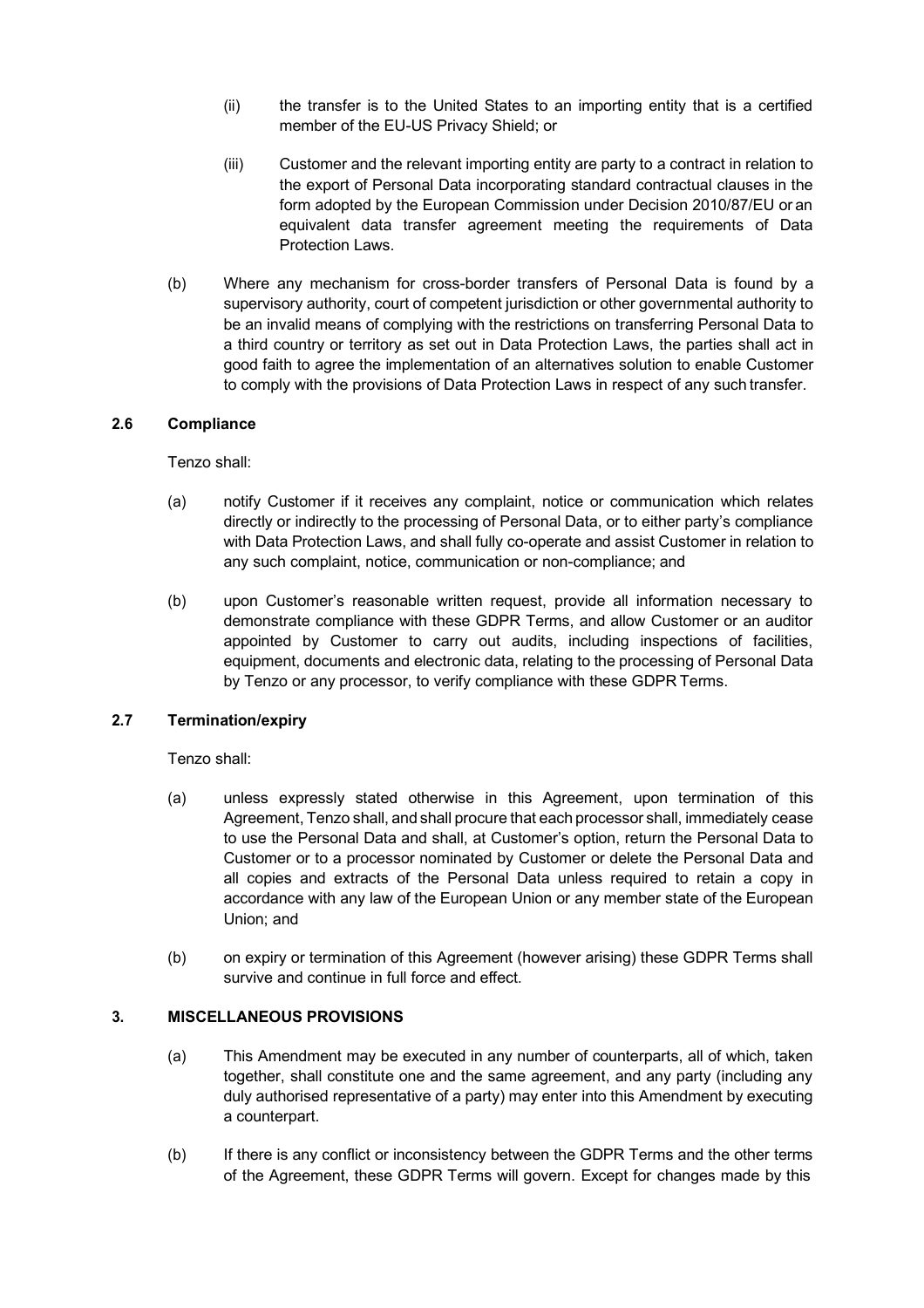Amendment, the Agreement remains unchanged and in full force and effect and the original effective date (or equivalent) as defined in the Agreement shall remain the same.

(c) This Amendment and any non-contractual obligations arising out of or in connection with it are governed by English law. The courts of England have exclusive jurisdiction to settle any dispute arising out of or in connection with this Amendment and the parties submit to the exclusive jurisdiction of the English courts.

This Amendment is signed by duly authorised representatives of the parties on the date which appears below.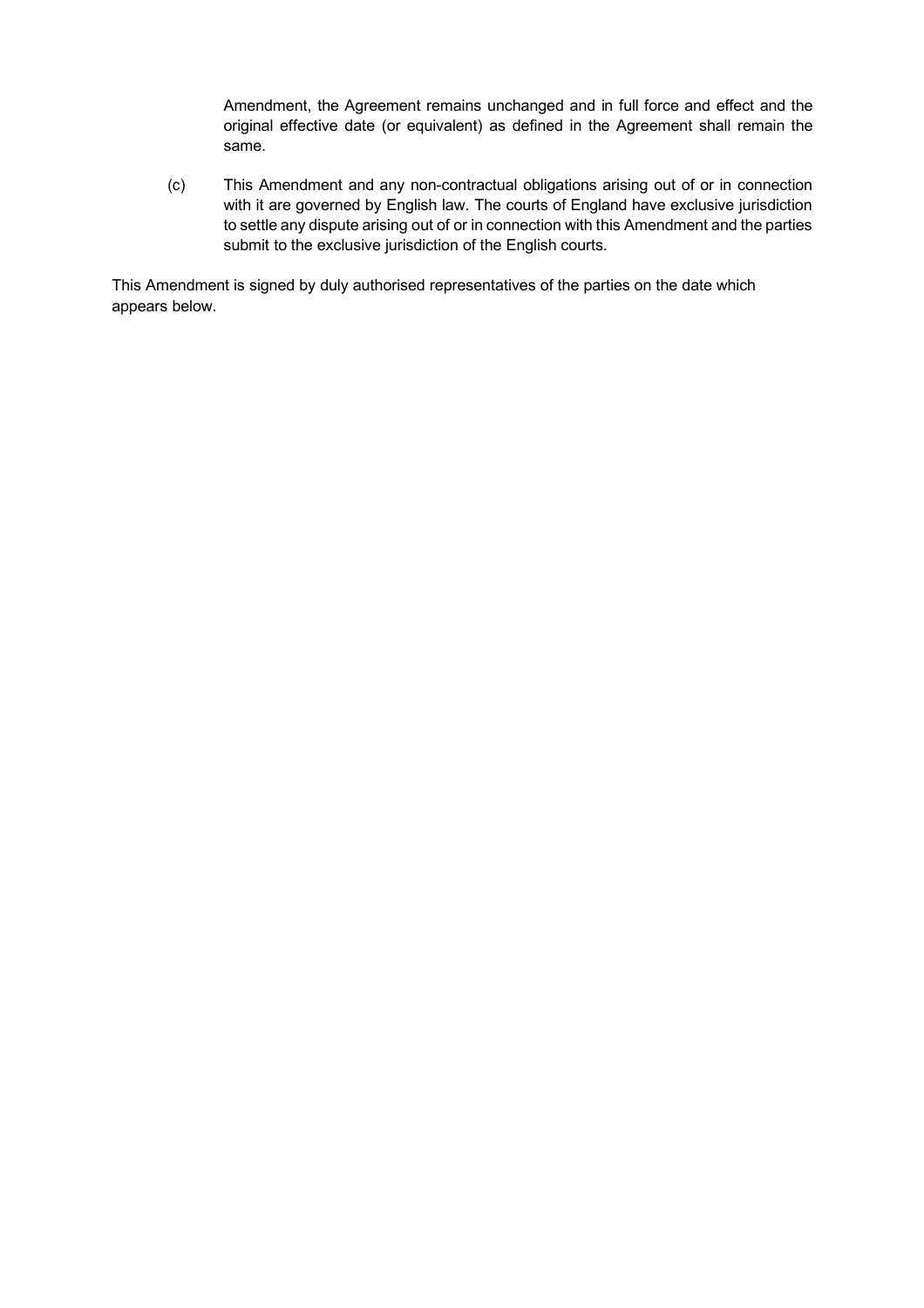## **SIGNATURE FORM**

SIGNED by <br>
for and on behalf of Customer 
(a) (b)  $\overline{D}$  (c)  $\overline{D}$  (c)  $\overline{D}$  (c)  $\overline{D}$  (c)  $\overline{D}$  (c)  $\overline{D}$  (c)  $\overline{D}$  (c)  $\overline{D}$  (c)  $\overline{D}$  (c)  $\overline{D}$  (c)  $\overline{D}$  (c)  $\overline{D}$  (c)  $\overline{D}$  (c)  $\$ ) Director/Authorised Person

SIGNED by ) .............................................................. for and on behalf of Tenzo (in the state of the state of the state of the Director/Authorised Person